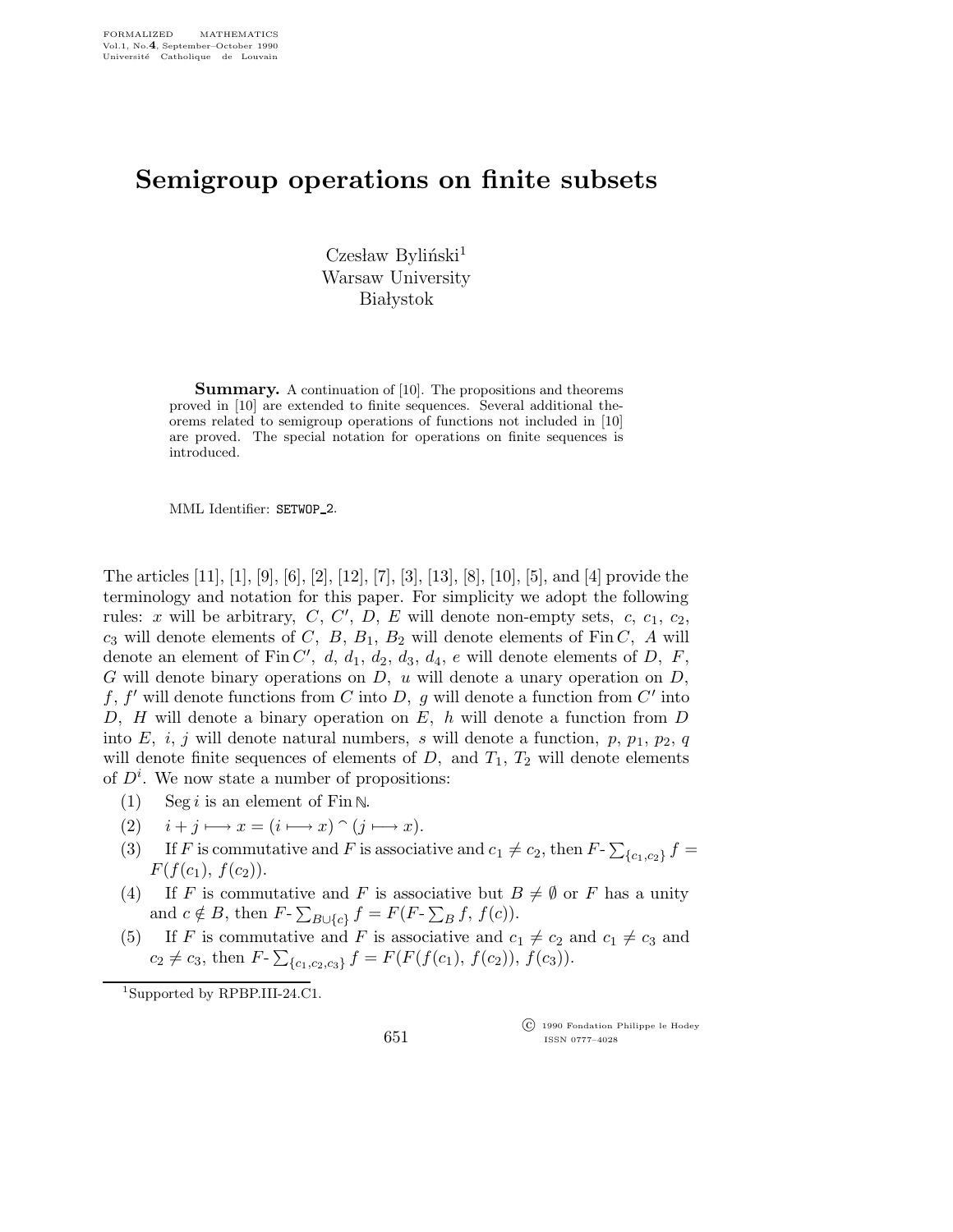## 652 Czesław Byliński

- (6) If F is commutative and F is associative but  $B_1 \neq \emptyset$  and  $B_2 \neq \emptyset$  or F has a unity and  $B_1 \cap B_2 = \emptyset$ , then  $F$ - $\sum_{B_1 \cup B_2} f = F(F - \sum_{B_1} f, F - \sum_{B_2} f)$ .
- (7) If F is commutative and F is associative but  $A \neq \emptyset$  or F has a unity and there exists s such that dom  $s = A$  and rng  $s = B$  and s is one-to-one and  $g \restriction A = f \cdot s$ , then  $F - \sum_A g = F - \sum_B f$ .
- (8) If H is commutative and H is associative but  $B \neq \emptyset$  or H has a unity and f is one-to-one, then  $H$ - $\sum_{f \circ B} h = H$ - $\sum_{B} (h \cdot f)$ .
- (9) If F is commutative and F is associative but  $B \neq \emptyset$  or F has a unity and  $f \upharpoonright B = f' \upharpoonright B$ , then  $F - \sum_B f = F - \sum_B f'$ .
- (10) If F is commutative and F is associative and F has a unity and  $e = \mathbf{1}_F$ and  $f \circ B = \{e\}$ , then  $F \circ \sum_B f = e$ .
- (11) Suppose F is commutative and F is associative and F has a unity and  $e = \mathbf{1}_F$  and  $G(e, e) = e$  and for all  $d_1, d_2, d_3, d_4$  holds  $F(G(d_1, d_2))$ ,  $G(d_3, d_4)$  =  $G(F(d_1, d_3), F(d_2, d_4))$ . Then  $G(F - \sum_B f, F - \sum_B f')$  =  $F$ - $\sum_B G^\circ(f, f').$
- (12) If  $F$  is commutative and  $F$  is associative and  $F$  has a unity, then  $F(F - \sum_B f, F - \sum_B f') = F - \sum_B F^{\circ}(f, f').$
- (13) If F is commutative and F is associative and F has a unity and F has an inverse operation and  $G = F \circ (id_D, the inverse operation w.r.t. F)$ , then  $G(F - \sum_B f, F - \sum_B f') = F - \sum_B G^{\circ}(f, f').$
- (14) If F is commutative and F is associative and F has a unity and  $e = \mathbf{1}_F$ and G is distributive w.r.t. F and  $G(d, e) = e$ , then  $G(d, F - \sum_B f) =$  $F$ - $\sum_B(G^{\circ}(d, f)).$
- (15) If F is commutative and F is associative and F has a unity and  $e = \mathbf{1}_F$ and G is distributive w.r.t. F and  $G(e, d) = e$ , then  $G(F - \sum_B f, d) =$  $F$ - $\sum_B(G^{\circ}(f,d)).$
- (16) If F is commutative and F is associative and F has a unity and F has an inverse operation and G is distributive w.r.t. F, then  $G(d, F - \sum_B f) =$  $F$ - $\sum_B(G^{\circ}(d, f)).$
- (17) If F is commutative and F is associative and F has a unity and F has an inverse operation and G is distributive w.r.t. F, then  $G(F - \sum_B f,$  $d) = F - \sum_B (G^{\circ}(f, d)).$
- (18) Suppose  $F$  is commutative and  $F$  is associative and  $F$  has a unity and  $H$  is commutative and  $H$  is associative and  $H$  has a unity and  $h(1_F) = 1_H$  and for all  $d_1$ ,  $d_2$  holds  $h(F(d_1, d_2)) = H(h(d_1), h(d_2)).$ Then  $h(F - \sum_B f) = H - \sum_B (h \cdot f)$ .
- (19) If F is commutative and F is associative and F has a unity and  $u(1<sub>F</sub>) =$  $\mathbf{1}_F$  and u is distributive w.r.t. F, then  $u(F - \sum_B f) = F - \sum_B (u \cdot f)$ .
- (20) If F is commutative and F is associative and F has a unity and F has an inverse operation and  $G$  is distributive w.r.t.  $F$ , then  $(G<sup>\circ</sup>(d, id<sub>D</sub>))(F - \sum_B f) = F - \sum_B (G<sup>\circ</sup>(d, id<sub>D</sub>) \cdot f).$
- (21) If F is commutative and F is associative and F has a unity and F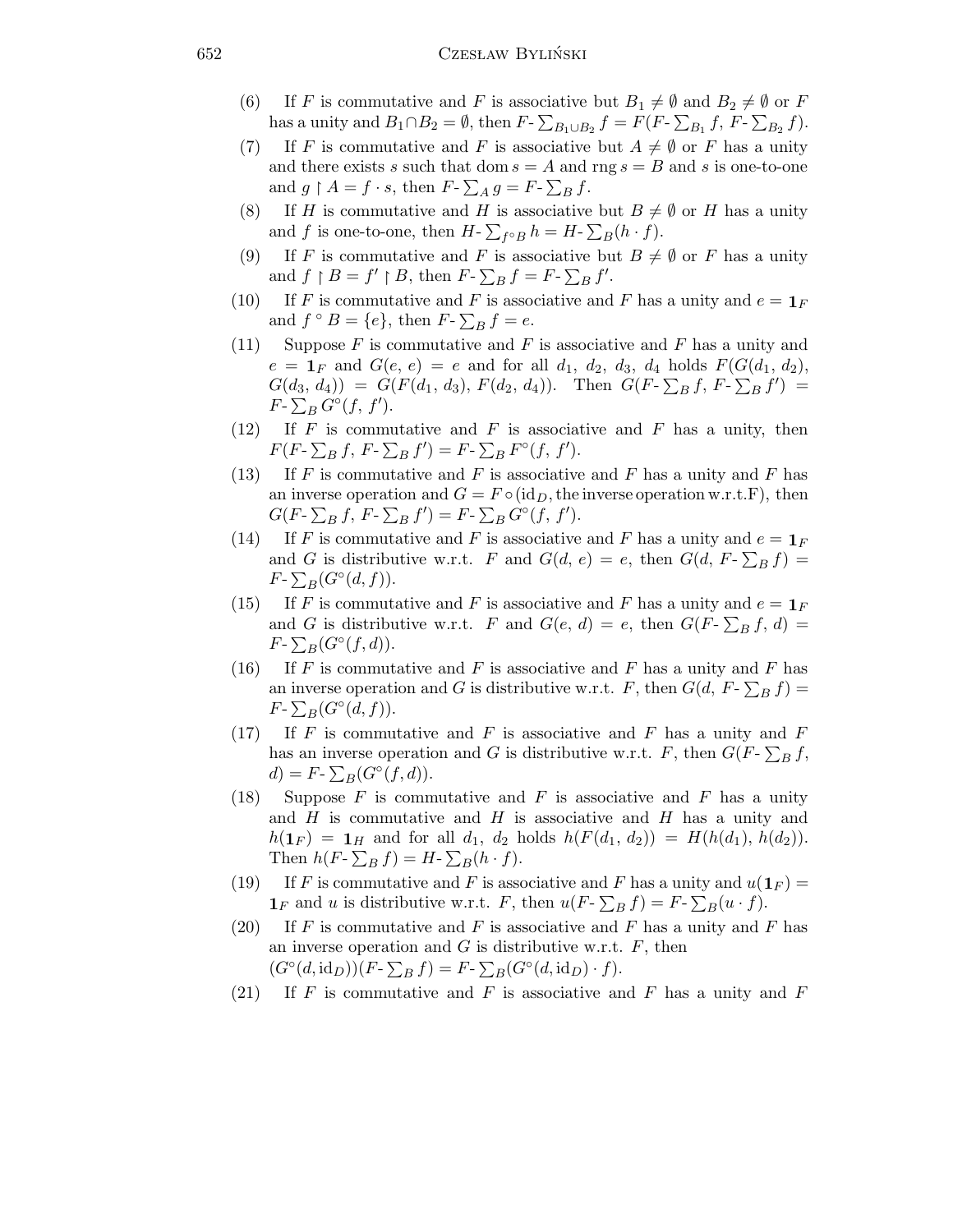has an inverse operation, then (the inverse operation w.r.t.F)(F-  $\sum_{\text{B}} f$ ) =  $F\text{-}\sum_{B}((\text{the inverse operation w.r.t.}F)\cdot f).$ 

Let us consider D, p, d. The functor  $\Omega_d(p)$  yields a function from  $\mathbb N$  into D and is defined by:

if  $i \in \text{Seg}(\text{len } p)$ , then  $(\Omega_d(p))(i) = p(i)$  but if  $i \notin \text{Seg}(\text{len } p)$ , then  $(\Omega_d(p))(i) =$ d.

Next we state several propositions:

- (22) For every function h from  $\mathbb N$  into D holds  $h = \Omega_d(p)$  if and only if for every i holds if  $i \in \text{Seg}(\text{len } p)$ , then  $h(i) = p(i)$  but if  $i \notin \text{Seg}(\text{len } p)$ , then  $h(i) = d.$
- (23)  $\Omega_d(p) \restriction \text{Seg}(\text{len } p) = p.$
- $(24)$   $\Omega_d((p \cap q))$  | Seg(len p) = p.
- (25)  $\text{rng}(\Omega_d(p)) = \text{rng } p \cup \{d\}.$

(26) 
$$
h \cdot \Omega_d(p) = \Omega_{h(d)}((h \cdot p)).
$$

Let us consider *i*. Then Seg *i* is an element of Fin N.

Let X be a non-empty subset of R, and let x be an element of X. Then  $\{x\}$ is an element of Fin X. Let y be an element of X. Then  $\{x, y\}$  is an element of Fin X. Let z be an element of X. Then  $\{x, y, z\}$  is an element of Fin X.

Let us consider D, F, p. The functor  $F \otimes p$  yielding an element of D is defined by:

 $F \circledast p = F$ -  $\sum_{\text{Seg}(\text{len }p)} \Omega_{\textbf{1}_F}(p)$ .

Next we state several propositions:

- (27)  $F \circledast p = F \sum_{\text{Seg}(\text{len }p)} \Omega_{\mathbf{1}_F}(p).$
- (28) If F is commutative and F is associative and F has a unity, then  $F \otimes$  $\varepsilon_D = \mathbf{1}_F.$
- (29) If F is commutative and F is associative, then  $F \otimes \langle d \rangle = d$ .
- (30) If F is commutative and F is associative but len  $p \neq 0$  or F has a unity, then  $F \circledast (p \circ \langle d \rangle) = F(F \circledast p, d).$
- (31) If F is commutative and F is associative but len  $p_1 \neq 0$  and len  $p_2 \neq 0$ or F has a unity, then  $F \otimes (p_1 \cap p_2) = F(F \otimes p_1, F \otimes p_2).$
- (32) If F is commutative and F is associative but len  $p \neq 0$  or F has a unity, then  $F \circledast (\langle d \rangle \cap p) = F(d, F \circledast p).$

Let us consider D,  $d_1, d_2$ . Then  $\langle d_1, d_2 \rangle$  is a finite sequence of elements of D. One can prove the following proposition

- (33) If F is commutative and F is associative, then  $F \otimes \langle d_1, d_2 \rangle = F(d_1, d_2)$ . Let us consider D,  $d_1, d_2, d_3$ . Then  $\langle d_1, d_2, d_3 \rangle$  is a finite sequence of elements
- of D.

We now state a number of propositions:

(34) If F is commutative and F is associative, then  $F \otimes \langle d_1, d_2, d_3 \rangle = F(F(d_1, d_2))$  $d_2$ ,  $d_3$ ).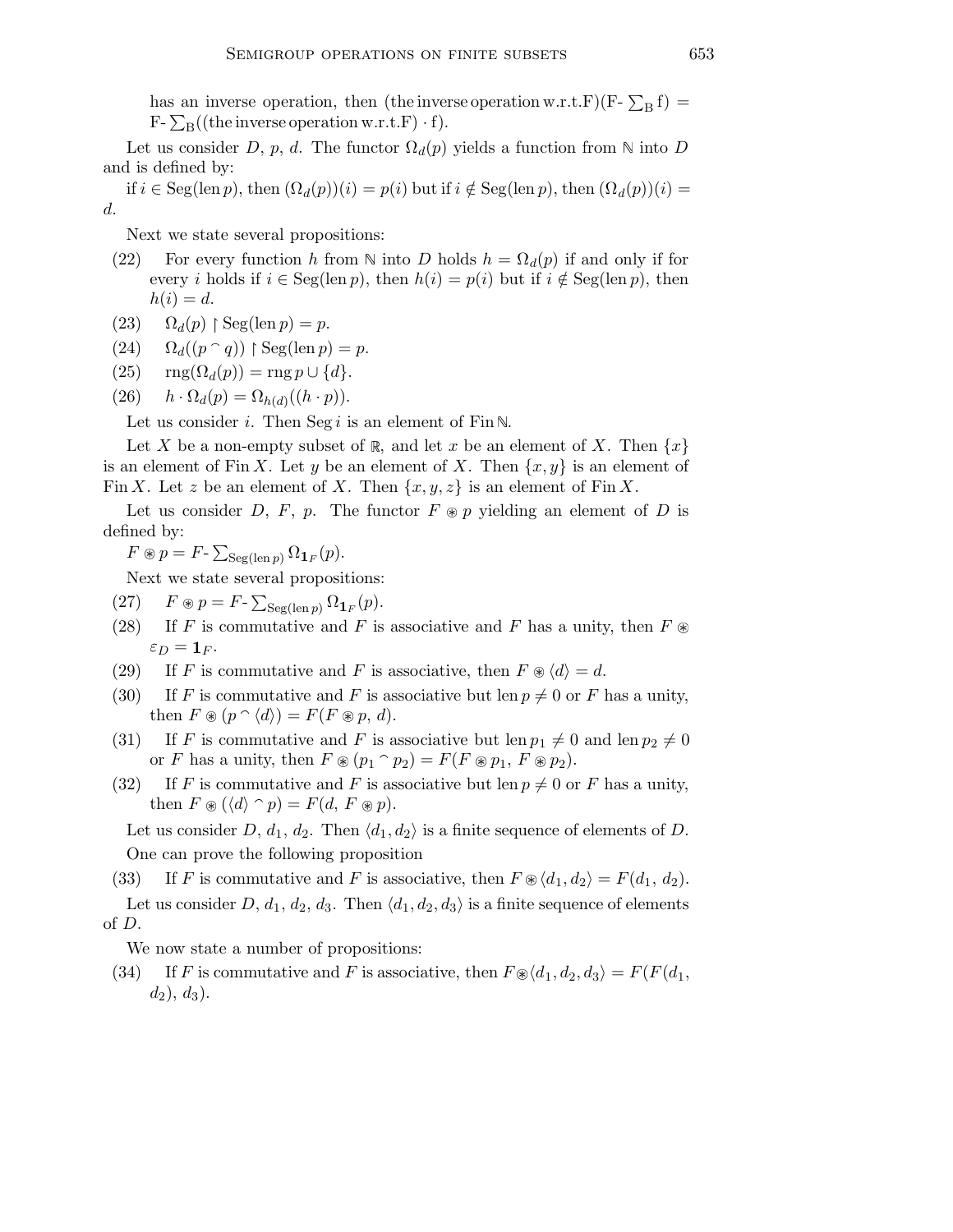- (35) If F is commutative and F is associative and F has a unity and  $e = \mathbf{1}_F$ , then  $F \circledast (i \longmapsto e) = e$ .
- (36) If F is commutative and F is associative, then  $F \otimes (1 \mapsto d) = d$ .
- (37) If F is commutative and F is associative but  $i \neq 0$  and  $j \neq 0$  or F has a unity, then  $F \circledast (i + j \rightarrow d) = F(F \circledast (i \rightarrow d), F \circledast (j \rightarrow d)).$
- (38) If F is commutative and F is associative but  $i \neq 0$  and  $j \neq 0$  or F has a unity, then  $F \circledast (i \cdot j \longmapsto d) = F \circledast (j \longmapsto F \circledast (i \longmapsto d)).$
- (39) Suppose F is commutative and F is associative and F has a unity and H is commutative and H is associative and H has a unity and  $h(1_F) = 1_H$ and for all  $d_1, d_2$  holds  $h(F(d_1, d_2)) = H(h(d_1), h(d_2))$ . Then  $h(F \otimes p) =$  $H \circledast (h \cdot p).$
- (40) If F is commutative and F is associative and F has a unity and  $u(\mathbf{1}_F)$  =  $\mathbf{1}_F$  and u is distributive w.r.t. F, then  $u(F \otimes p) = F \otimes (u \cdot p)$ .
- (41) If F is commutative and F is associative and F has a unity and F has an inverse operation and G is distributive w.r.t. F, then  $(G^{\circ}(d, id_D))(F \otimes$  $p) = F \circledast (G^{\circ}(d, \text{id}_D) \cdot p).$
- (42) If F is commutative and F is associative and F has a unity and F has an inverse operation, then (the inverse operation w.r.t.F)(F\\pep) = F\\phi ((the inverse operation w.r.t. $F) \cdot p$ .
- (43) Suppose that
	- $(i)$  F is commutative,
	- $(ii)$  F is associative,
- (iii)  $F$  has a unity,
- $(iv)$   $e = \mathbf{1}_F,$
- (v)  $G(e, e) = e$ ,
- (vi) for all  $d_1, d_2, d_3, d_4$  holds  $F(G(d_1, d_2), G(d_3, d_4)) = G(F(d_1, d_3),$  $F(d_2, d_4)$ ,
- (vii)  $\text{len } p = \text{len } q.$ Then  $G(F \circledast p, F \circledast q) = F \circledast G^{\circ}(p, q)$ .
- (44) Suppose F is commutative and F is associative and F has a unity and  $e = \mathbf{1}_F$  and  $G(e, e) = e$  and for all  $d_1, d_2, d_3, d_4$  holds  $F(G(d_1, d_2), G(d_3,$  $(d_4)$ ) =  $G(F(d_1, d_3), F(d_2, d_4))$ . Then  $G(F \otimes T_1, F \otimes T_2) = F \otimes G^{\circ}(T_1,$  $T_2$ ).
- (45) If F is commutative and F is associative and F has a unity and len  $p =$ len q, then  $F(F \otimes p, F \otimes q) = F \otimes F^{\circ}(p, q)$ .
- (46) If F is commutative and F is associative and F has a unity, then  $F(F \otimes$  $T_1, F \circledast T_2 = F \circledast F^{\circ}(T_1, T_2).$
- (47) If F is commutative and F is associative and F has a unity, then  $F \otimes$  $(i \rightarrowtail F(d_1, d_2)) = F(F \circledast (i \rightarrowtail d_1), F \circledast (i \rightarrowtail d_2)).$
- (48) If F is commutative and F is associative and F has a unity and F has an inverse operation and  $G = F \circ (id_D, th$  inverse operation w.r.t.F), then  $G(F \circledast T_1, F \circledast T_2) = F \circledast G^{\circ}(T_1, T_2).$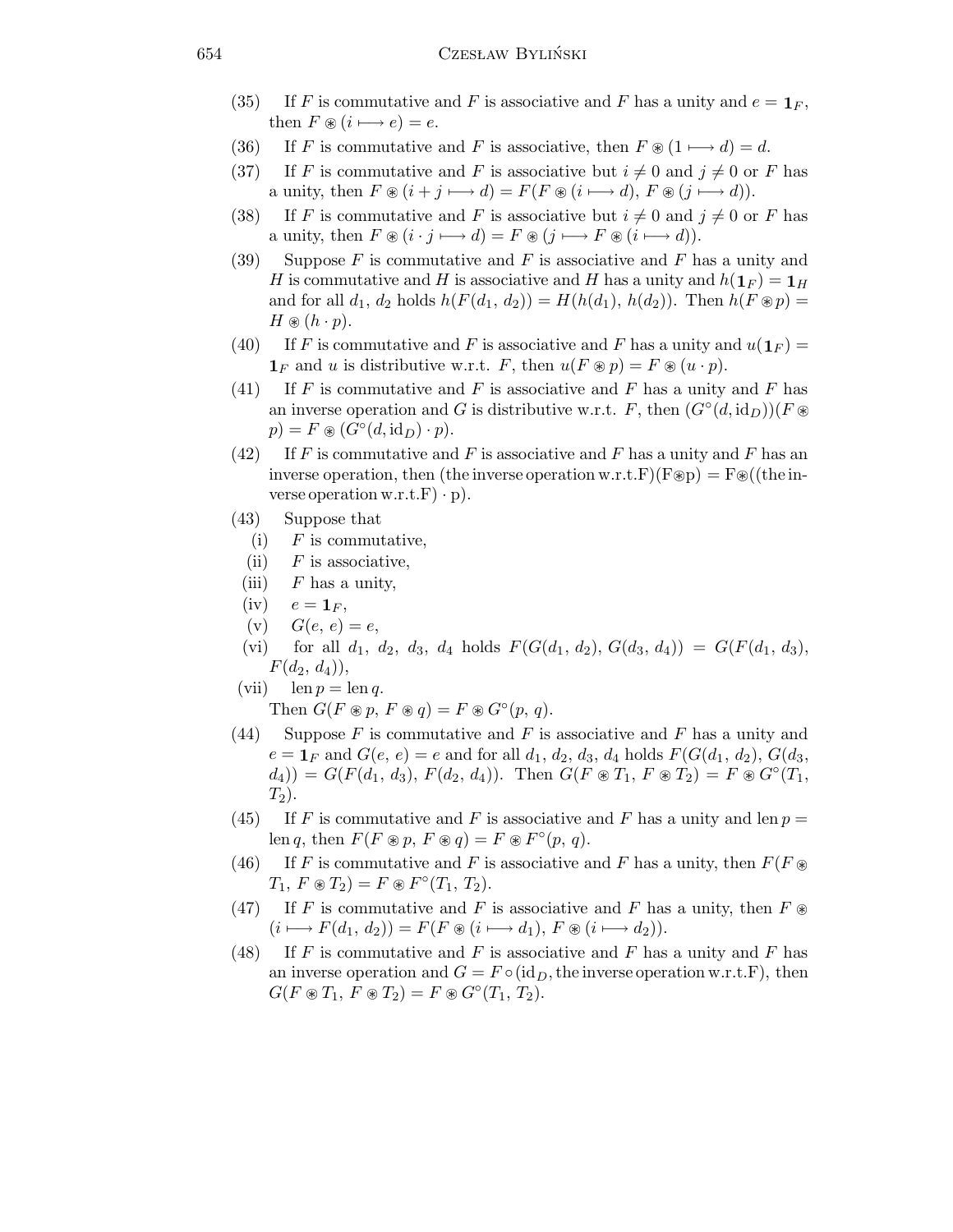- (49) If F is commutative and F is associative and F has a unity and  $e = \mathbf{1}_F$ and G is distributive w.r.t. F and  $G(d, e) = e$ , then  $G(d, F \otimes p) =$  $F \circledast (G^{\circ}(d,p)).$
- (50) If F is commutative and F is associative and F has a unity and  $e = \mathbf{1}_F$ and G is distributive w.r.t. F and  $G(e, d) = e$ , then  $G(F \otimes p, d) =$  $F \circledast (G^{\circ}(p, d)).$
- (51) If F is commutative and F is associative and F has a unity and F has an inverse operation and G is distributive w.r.t. F, then  $G(d, F \otimes p) =$  $F \circledast (G^{\circ}(d,p)).$
- $(52)$  If F is commutative and F is associative and F has a unity and F has an inverse operation and G is distributive w.r.t. F, then  $G(F \otimes p,$  $d) = F \circledast (G^{\circ}(p, d)).$

## References

- [1] Grzegorz Bancerek. The fundamental properties of natural numbers. Formalized Mathematics,  $1(1):41-46$ , 1990.
- [2] Grzegorz Bancerek and Krzysztof Hryniewiecki. Segments of natural numbers and finite sequences. Formalized Mathematics, 1(1):107–114, 1990.
- [3] Czesław Byliński. Binary operations. Formalized Mathematics,  $1(1):175-$ 180, 1990.
- [4] Czesław Byliński. Binary operations applied to finite sequences. Formalized Mathematics, 1(4):643–649, 1990.
- [5] Czesław Byliński. Finite sequences and tuples of elements of a non-empty sets. Formalized Mathematics, 1(3):529–536, 1990.
- [6] Czesław Byliński. Functions and their basic properties. Formalized Mathematics,  $1(1):55-65$ , 1990.
- [7] Czesław Byliński. Functions from a set to a set. Formalized Mathematics,  $1(1):153-164$ , 1990.
- [8] Andrzej Trybulec. Binary operations applied to functions. Formalized Mathematics, 1(2):329-334, 1990.
- [9] Andrzej Trybulec. Enumerated sets. Formalized Mathematics, 1(1):25–34, 1990.
- [10] Andrzej Trybulec. Semilattice operations on finite subsets. Formalized Mathematics, 1(2):369-376, 1990.
- [11] Andrzej Trybulec. Tarski Grothendieck set theory. Formalized Mathemat*ics*,  $1(1):9-11$ , 1990.